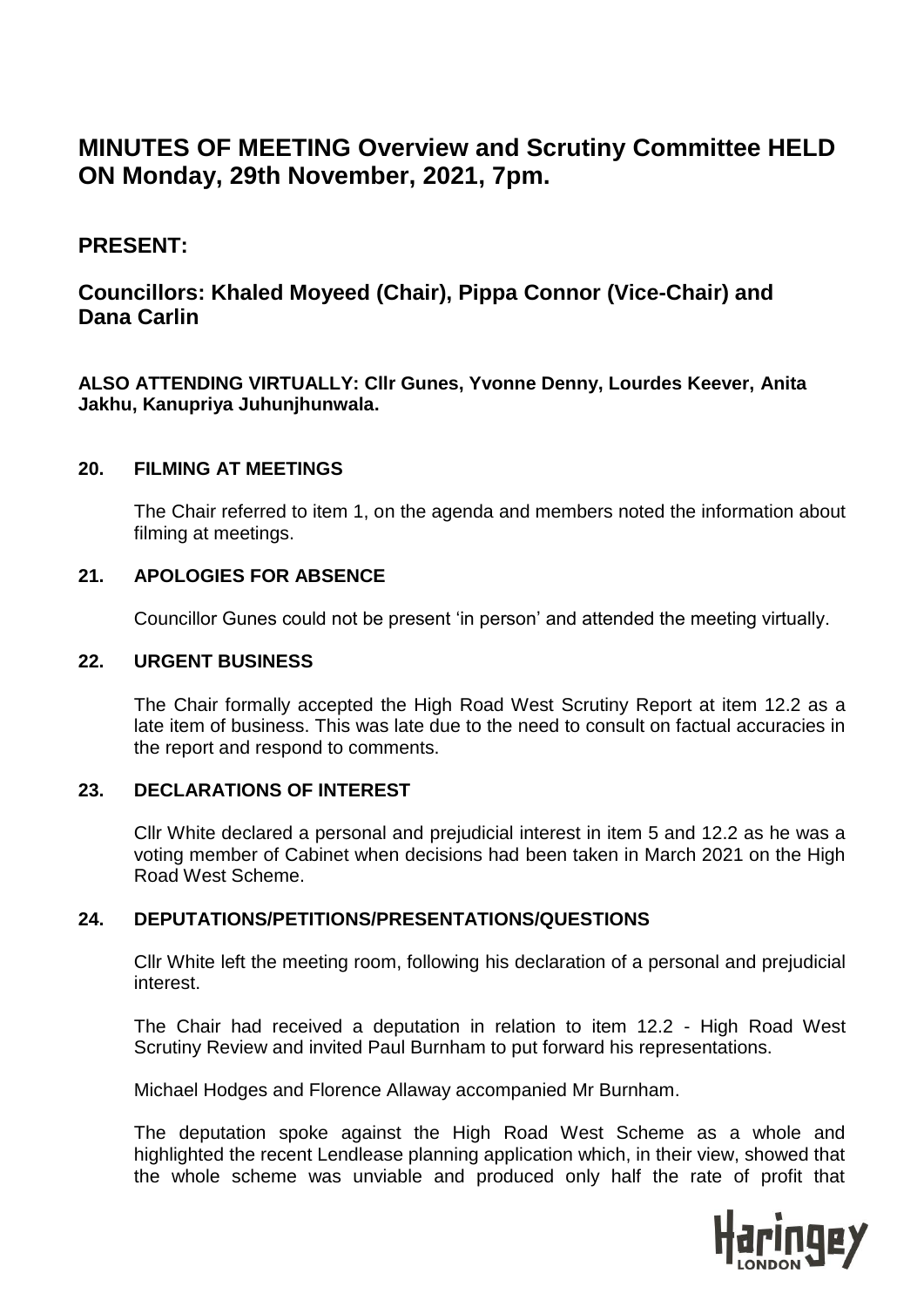Lendlease needed to take forward the rest of the scheme as set out in previous Cabinet reports.

In the deputation's view the recent Planning application indicated that the Council would not be able to offer the single move to most residents as promised in the earlier Cabinet reports and voted on. There had been 500 Council homes promised but 300 would not be ready until 2032 and, in the view of the deputation, would mean that residents would spend longer in temporary accommodation.

Mr Burnham contended that 70% of the new homes would be offered on the open market with only 30% available on shared ownership, which was less affordable for local residents and meant less access to housing by BAME residents. Therefore, in the deputations view, the development using the £90m of GLA money would end up supporting non-Council homes and would also drive up the value of homes and rents in the area and increase in retail costs.

The deputation continued to outline their concerns on the conduct of the Love Lane Ballot, including:

- That Council officers had targeted contact with residents that were vulnerable in respect of their uncertainty on a yes or no vote for demolition.
- There was a significant number of officer contacts with Love Lane residents to ensure completion of the ballot responses.
- Concerns raised that there had been collection of ballots by officers, which the ballot registration company had advised against but had still been taken forward on 4 occasions.
- A statement read out from a resident advising repeated phone calls from an officer and door being knocked on several times. The Committee heard from the deputation that this resident had indicated that they were uncertain and did not understand the choice being given. The resident had then received follow up calls, and a visit to their home. The resident then decided their vote and was helped to complete this online. In the deputation's view, this statement was enough information to warrant a review of the conduct of the ballot process, before any further steps on the demolition were taken**.**

In response to questions from the Committee, the following responses were provided by the deputation party:

- The deputation contended that viability was a complex calculation and there should be a sensitivity analysis considering unexpected economic factors that could risk the scheme being repackaged in the future to the detriment of resident expectation.
- It was important to establish what had happened in the conduct of the vote and then determine the validity of the ballot outcome.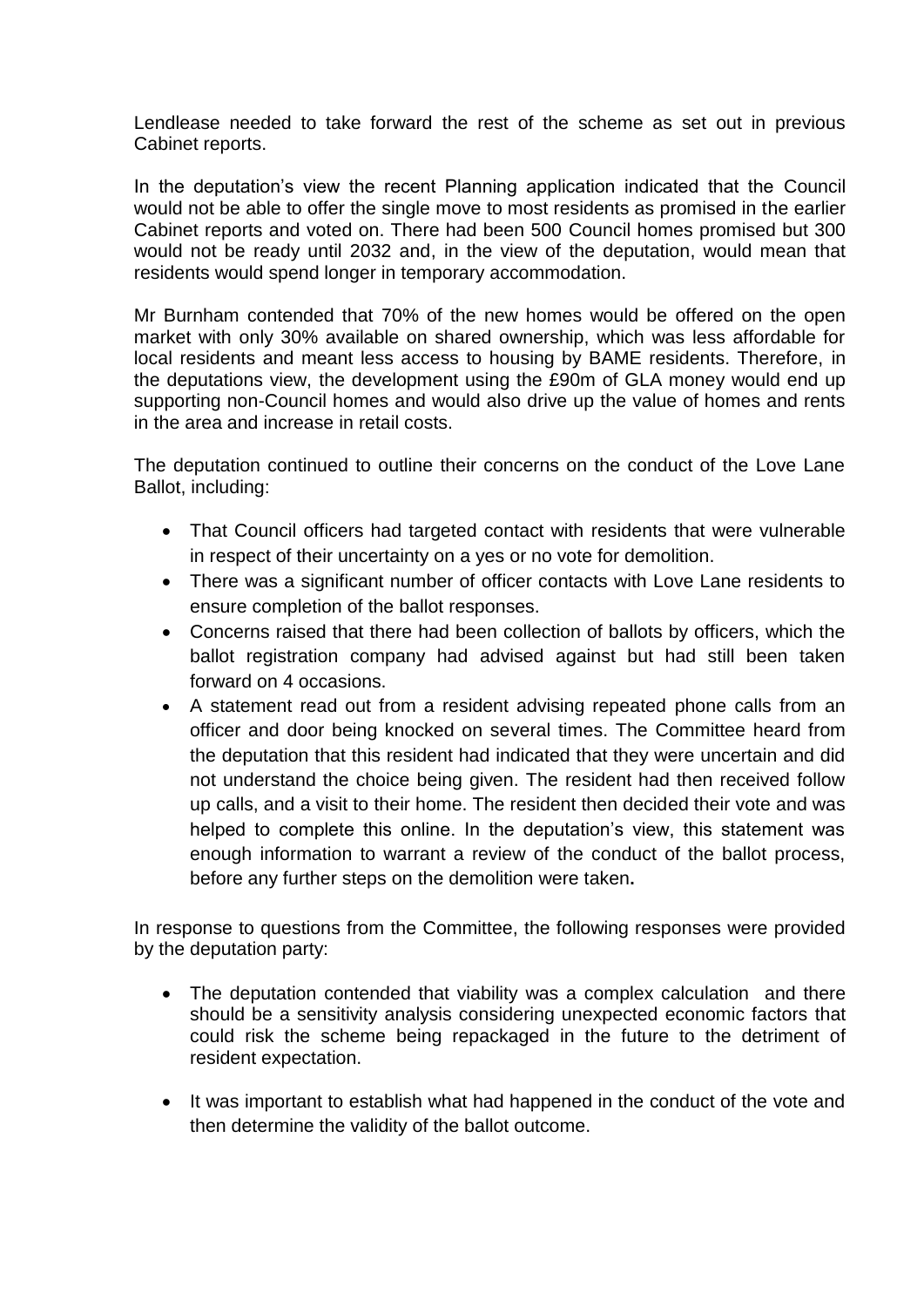- A need for an independent review by an independent body, without an interest, who was not committed to the Council, to the GLA, to the deputation party, and prepared to independently take evidence. This body would need to consider:
- $\triangleright$  the dynamics of the property owner /tenant relationship and the power position, taking account that 75% of the tenants in the ballot were non-secure tenants,
- $\triangleright$  facilitating open evidence sessions,
- $\triangleright$  providing the mechanism to get facts and information on the scheme before demolition of the estate,
- $\triangleright$  consider what good practice is and what was not good practice to inform future ballots,
- $\triangleright$  could also involve scrutiny contributions to the review.
- The deputation felt that the Council were being quided by the GLA deadlines and access to the GLA funding, and there was a need to pause and consider the ballot issue and examine concerns.
- There were further doubts from the deputation about Civica undertaking the independent review as it was no longer part of the electoral reform society.
- The deputation contended that the recent Lendlease Planning application was not consistent with the basis of the ballot. Therefore, concerns about the ballot would need to be responded to by the Council, at this stage before the scheme developed as this issue could not be rectified in the future.
- Considering the impact of what a no vote outcome would have meant which was temporary tenants on Love Lane being added to the Council Housing waiting list, and likely waiting far longer for permanent accommodation, the deputation's position was:
- $\triangleright$  That the need for providing secure tenancies to the Love Lane residents remained an issue.
- $\triangleright$  There would be residents living on the Love Lane Estate that pay rent and Council tax but will not have security if a secure tenancy.
- $\triangleright$  Offering secure tenancies to the Love Lane residents was a positive thing that the Council should do - there could be a local allocations policy as a way forward?
- $\triangleright$  This was ultimately an issue for the resident to decide in the ballot.
- $\triangleright$  There was still a need to consider the legacy of the ballot outcome on Love Lane.
- Responding to a Committee question on whether the deputation held any compelling evidence that the ballot process was not properly run, given 70% of residents were in favour of demolition, the deputation had evidence and they wanted this considered as part of the independent review process. The deputation acknowledged that they were not a neutral body and there was a need for another body to come in and consider this information and take statements.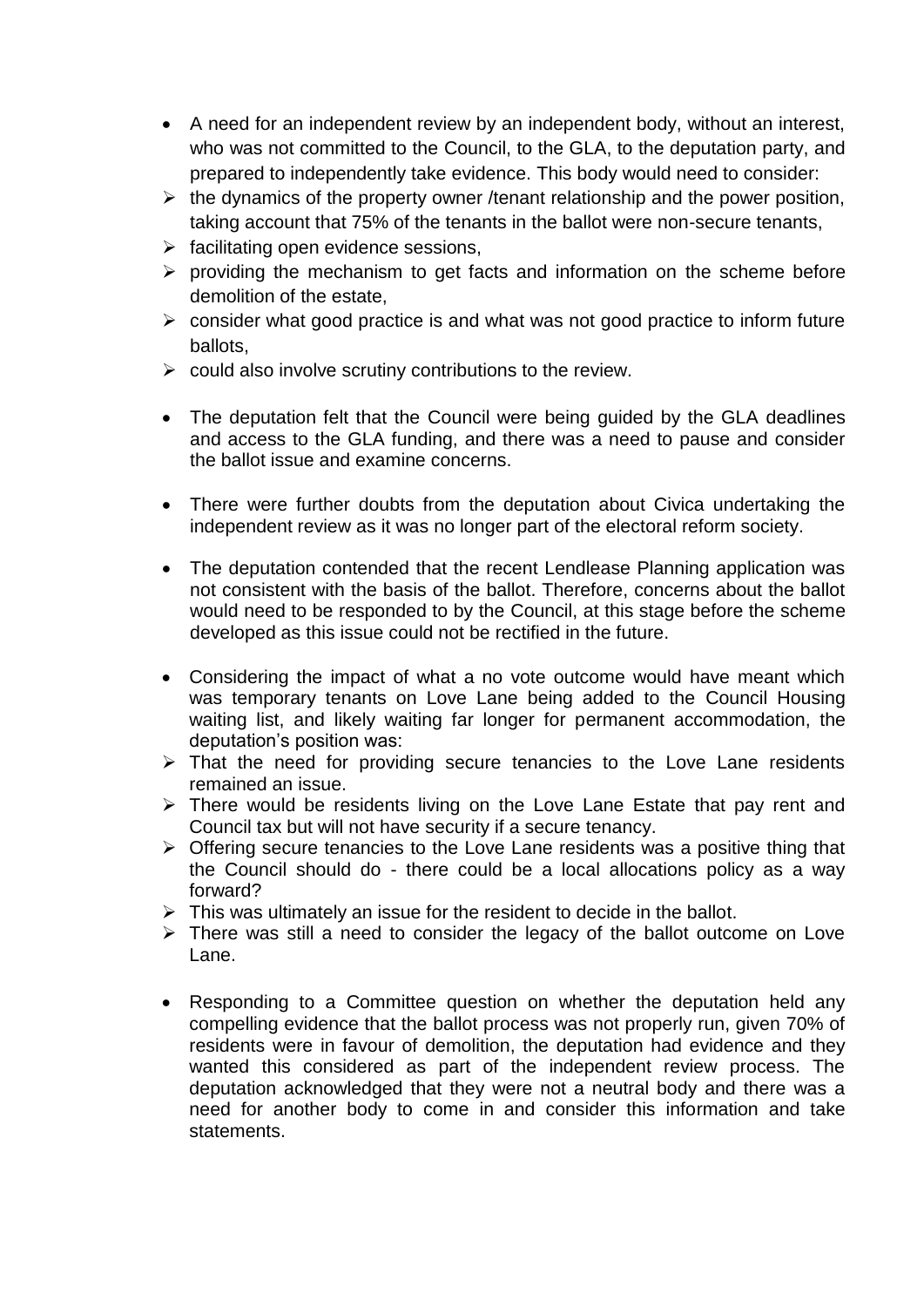- The deputation considered that they had enough evidence to suggest that this was needed and referred to the information considered by the Housing and Regeneration Scrutiny Panel which noted that four postal ballots had been handled. The deputation believed that there was more than this number handled with both visits to homes and help provided to residents to use their phones to vote.
- There was acknowledgement that the Council had not run a ballot process before and the current situation indicated that the ballot process needed a review. The deputation felt that the Council should be setting the highest standards, given this was a policy taken forward by the Mayor of London in response to the local Labour party motion which was agreed by the Labour party conference.
- The deputation party had spoken with four tenants who had advised that they had their ballot paper taken away by officers. Another tenant who was voting no, had had their door knocked on 6 times and was called 7 times, and answered once. Officers said that they could come round and collect his ballot paper as they could see he had not voted.
- The deputation party respondent advised that she had seen officers knocking on doors in multiple properties and another no voter, who was blind, was also offered to take his ballot paper but the offer was not accepted. She had spoken with another temporary tenant who was happy with her flat and would prefer a permanent tenancy and did not want her block to be knocked down. She had voted yes, as this would lead to a permanent tenancy.
- A deputation party spokesperson, spoke of her contact with vulnerable people on the estate through their disability and through their circumstances who did not know the ballot was taking place. There were language barriers and she spoke to residents where English was not the first language. They spoke Portuguese, Turkish, Kurdish and Bengali and were not fully aware of the process.
- The deputation party spoke about the poor conditions of the estate, where there were areas of drug use, maintenance issues and it was felt that there was a narrative being provided that if residents voted for the demolition, this would change their situation.

The deputation was thanked for their views, independent review request was noted, and this Committee could not take this decision and would be made by the Executive[ Cabinet] and the Committee would communicate this on their behalf.

## **25. SCRUTINY REVIEWS**

High Road West Scrutiny Review

Cllr White remained absent for this item.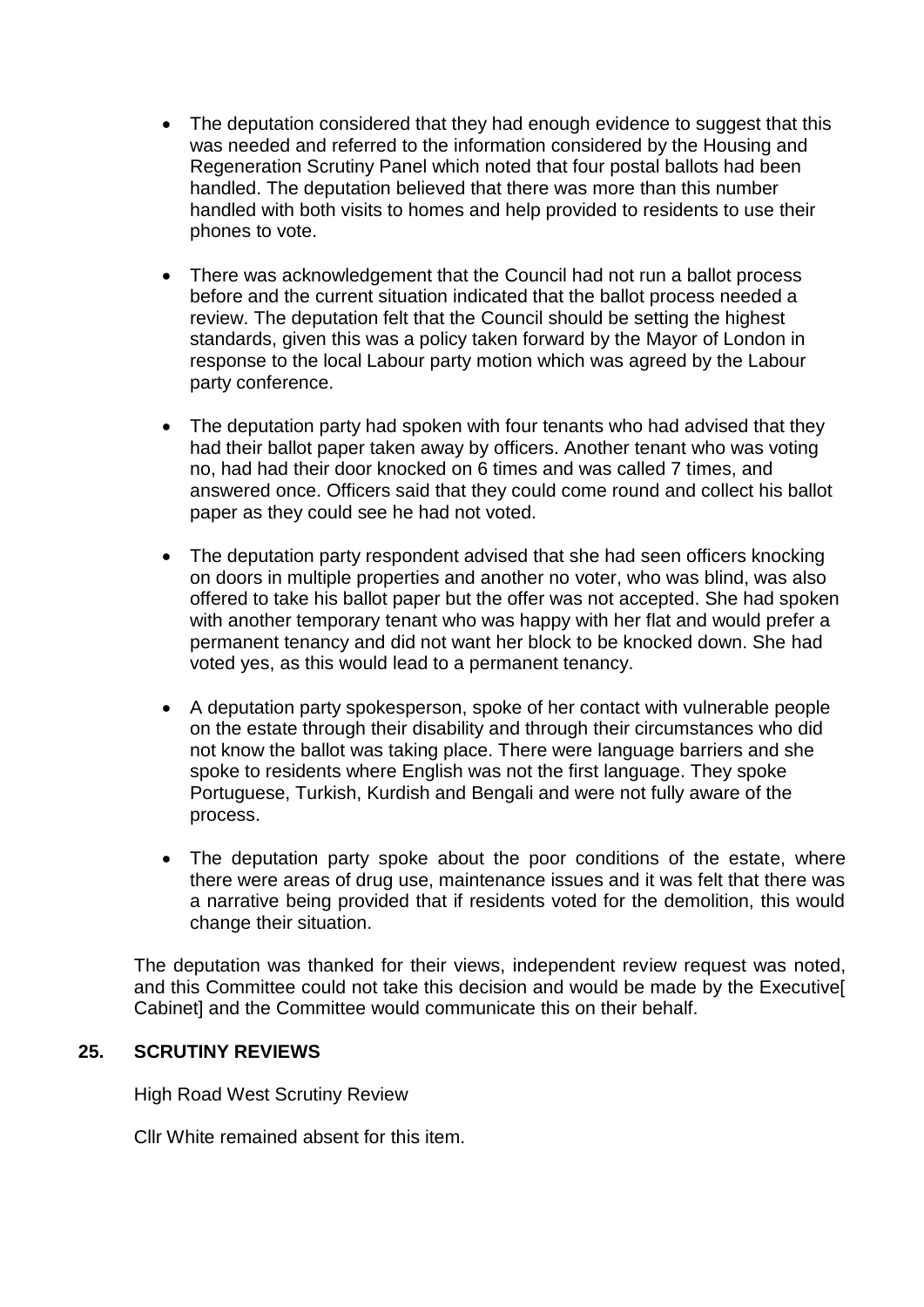The Committee agreed to vary the agenda and consider the Scrutiny Review on High Road West after the deputation.

The Chair set out the 13 recommendations of the review, outlining that the Committee had not heard direct evidence on issues concerning the conduct of the Love Lane Ballot but were putting forward the recommendation for a lesson-learned review with particular focus on the experience of residents to inform any future ballot.

The Chair emphasised that this was the very first estate ballot conducted in Haringey and it was particularly important that due importance was given to the allegations and representations received on this matter.

Councillor Connor asked if recommendation 2 concerning the ballot could be strengthened to put forward an independent review. In response, the Deputy Monitoring officer advised that when compiling reviews there was a need to consider evidence from all parties. Although, the Committee had heard the representations of the deputation, the Committee had not had the benefit of hearing from the officers involved with the process and this would be needed when putting forward recommendations to any review and advised against this.

The Chair proposed, as a way forward, that the recommendation could still go forward as a separate matter referred from the Committee to the Executive, having heard from the deputation. The Committee agreed this.

Councillor Hare raised the following points, which did not affect the recommendations.

- $\triangleright$  Suggested that the Chair's forward could note the length of the review, membership changes and need to complete evidence sessions by August 2021.
- $\triangleright$  On Recommendation point 2, he explained that evidence provided was not a Council officer but one of Capita's staff carrying a ballot bag.
- $\triangleright$  On Recommendation 11, suggested that the first bullet point should not just be the price of purchasing similar premises but suggested should say *price of purchasing similar premises on similar freehold or leasehold basis* as this was a key point made by the Peacock business estate who also highlighted that some business premises included residential accommodation,
- $\triangleright$  Suggested adding some wording to recognise the high level of difficulties in business planning, investing and financing created by uncertainties, and in future, to engage with businesses that may be affected fully and at the earliest stage of considering regeneration schemes to limit the additional disruption caused by uncertainties.
- $\triangleright$  On Recommendation 13 and taking this forward, to fully cost the value (economic, social, including indirect ) of the businesses as part of the public engagement and analysis.
- $\triangleright$  In the report, at 6.4, the impact on businesses of the change from the original Arup master plan suggested should be described. Option 1 was supported by the businesses because the Peacock Estate was retained and the change was significant for the Peacock business estate.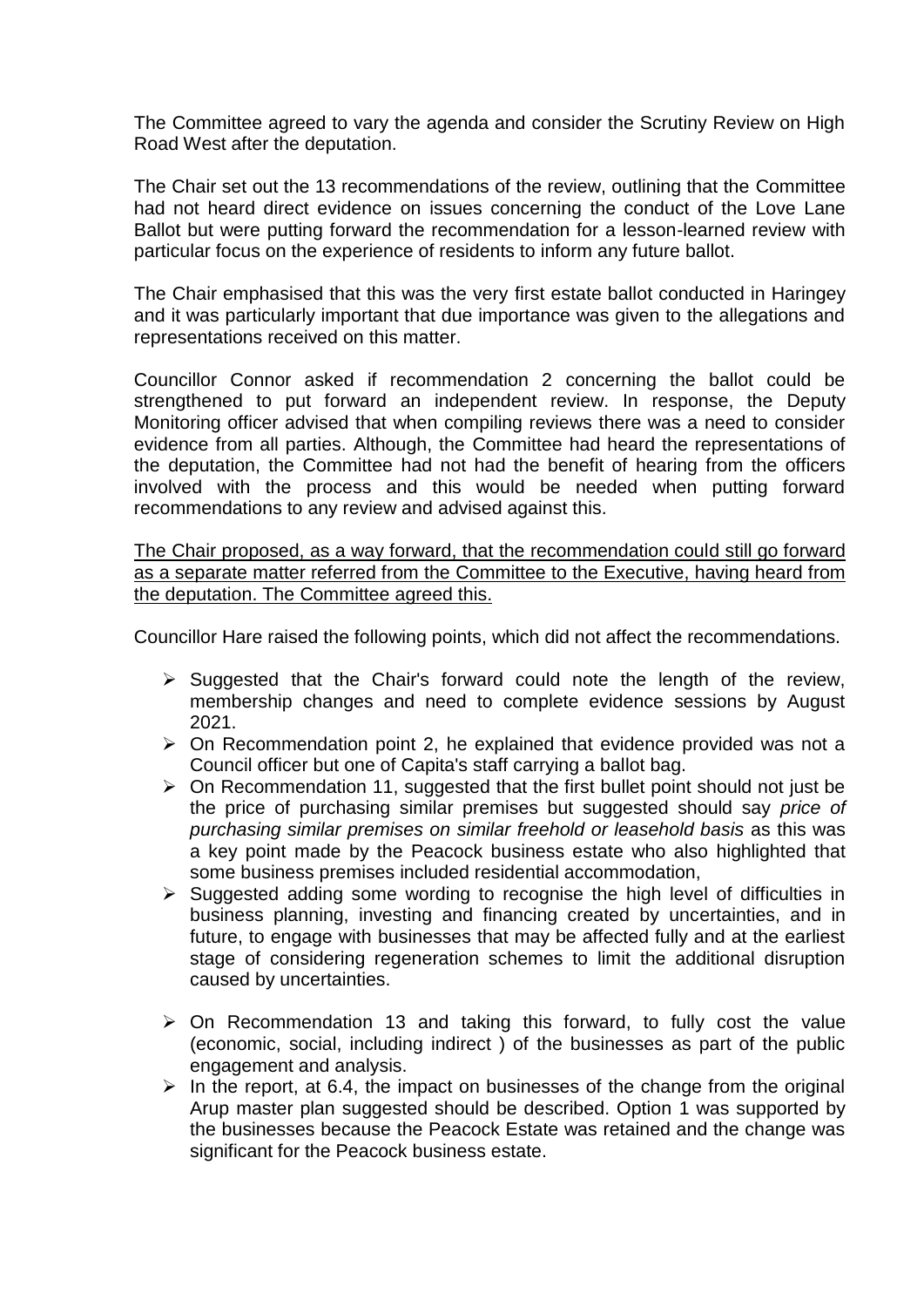The Committee noted these points and the Chair highlighted the above points raised were already captured in the main body of the report.

Taking account of the concerns expressed on: the viability of the scheme, Council houses being built in the last stage of the scheme, and the current 6.6% profit margin, the Committee asked the Deputy Monitoring officer if there was a penalty clause, in the homes were not built. The Deputy Monitoring officer agreed to speak to legal colleagues and respond to this point.

Following a vote of members of the Committee present in the room, [Cllr Moyeed, Cllr Connor, Cllr Carlin] the High Road West Scrutiny Review and recommendations was agreed and would go forward to the January meeting of Cabinet for a response.

#### **26. MINUTES**

Councillor White returned to the meeting.

There were two outstanding actions concerning the budget which would be taken forward as part of the scrutiny budget process.

#### **RESOLVED**

To approve the minutes of the meeting held on the 7<sup>th</sup> of October 2021.

### **27. MINUTES OF SCRUTINY PANEL MEETINGS**

Cllr Connor highlighted that the Adults and Health Panel were looking at how the Irish Centre group would be working alongside the Grace organisation.

Cllr Gunes added that the Children and Young People's Scrutiny Panel were in the process of evidence gathering for the Child Poverty Scrutiny review, for completion by March 2022.

The co-opted member Lourdes Keever was concerned to hear about the issues on funding and support raised by the Irish Centre at the recent Full Council meeting highlighted the need to ensure that co-production activities picked up these issues.

## **RESOLVED**

To note the minutes of Scrutiny Panel meetings as set out at pages 9 to 50 of the agenda pack.

## **28. JOINT WORKING WITH AND SUPPORT FOR THE VOLUNTARY AND COMMUNITY SECTOR (VCS)**

Geoffrey Ocen , Chief Executive of the Bridge Renewal Trust and Poppy Thomas, VCS Co-ordinator attended online,and provided a presentation containing an update on how the Council works with the Voluntary and Community Sector. They were responding to a request from the Committee for information on: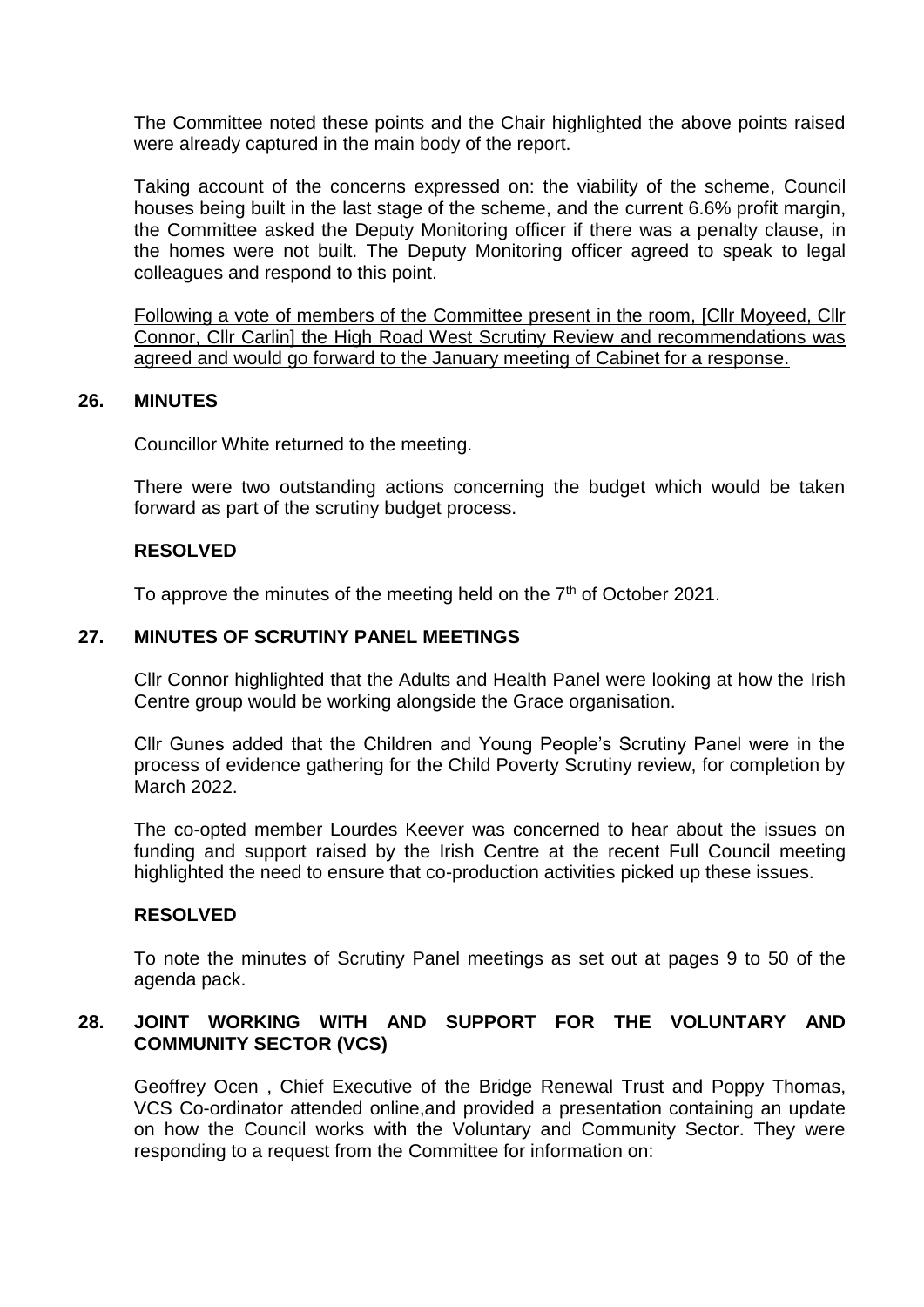- How the Council works with the local voluntary/community sector, is strengthening their capacity and working with them to attract external investment in the borough;
- How the Council is involving and supporting voluntary organisations to bid for services.

The Committee noted that the Bridge Renewal Trust were commissioned in 2016 to work with the Council as the voluntary sector strategic partner to essentially support and build the capacity of the voluntary sector. The aim was to work closely together with the Council to deliver support services with The Bridge Renewal Trust specific aim of developing the capacity of the VSC .

The Committee continued to consider a presentation on the projects that the: Council, The Bridge Renewal Trust and Voluntary groups have been working on together. In particular noting :

- The Council based voluntary sector team was established since summer 2020, to grow further capacity and provide direct support, providing workshops and training and building relationships.
- The Team were providing network, facilitating relationships, and resources,
- The Council and Bridge Renewal Trust, working together was not just about bringing more funding to the sector but also bringing people together in the voluntary sector and working together to address the common underlying issues affecting communities.
- The Bridge Renewal Trust were providing information through their website on issues affecting the voluntary sector.
- The Bridge Renewal Trust were ensuring the sector was resourced effectively and working together as collaboratively as possible.
- The sector was provided information on core sector funding and the understanding of the funding available related to Covid project funding and available resource costs.
- Making sure that the voluntary sector can access the available funding support.
- Working with the sector to help them attract external funding support
- Working on health inequalities and ensuring involvement of voluntary sector in co – production.

Responding to the presentation, the Committee sought clarification on the outcomes of the voluntary sector community group initiatives that had been funded by external funders and funded by the Council as part of the Covid support grant. It was understood that there were several initiatives that were coming forward, post pandemic, and it was queried how they would be assessed i.e. what had worked well and what had not? The Committee also needed further clarity about the composition of external funding and needed to understand what Council money or CCG money was.

In response, it was clarified that the external funding outlined was money coming into the voluntary sector, including Council money. It was further explained that £2.7m had come into the borough for key projects from key external funders – [this would not include Council funding].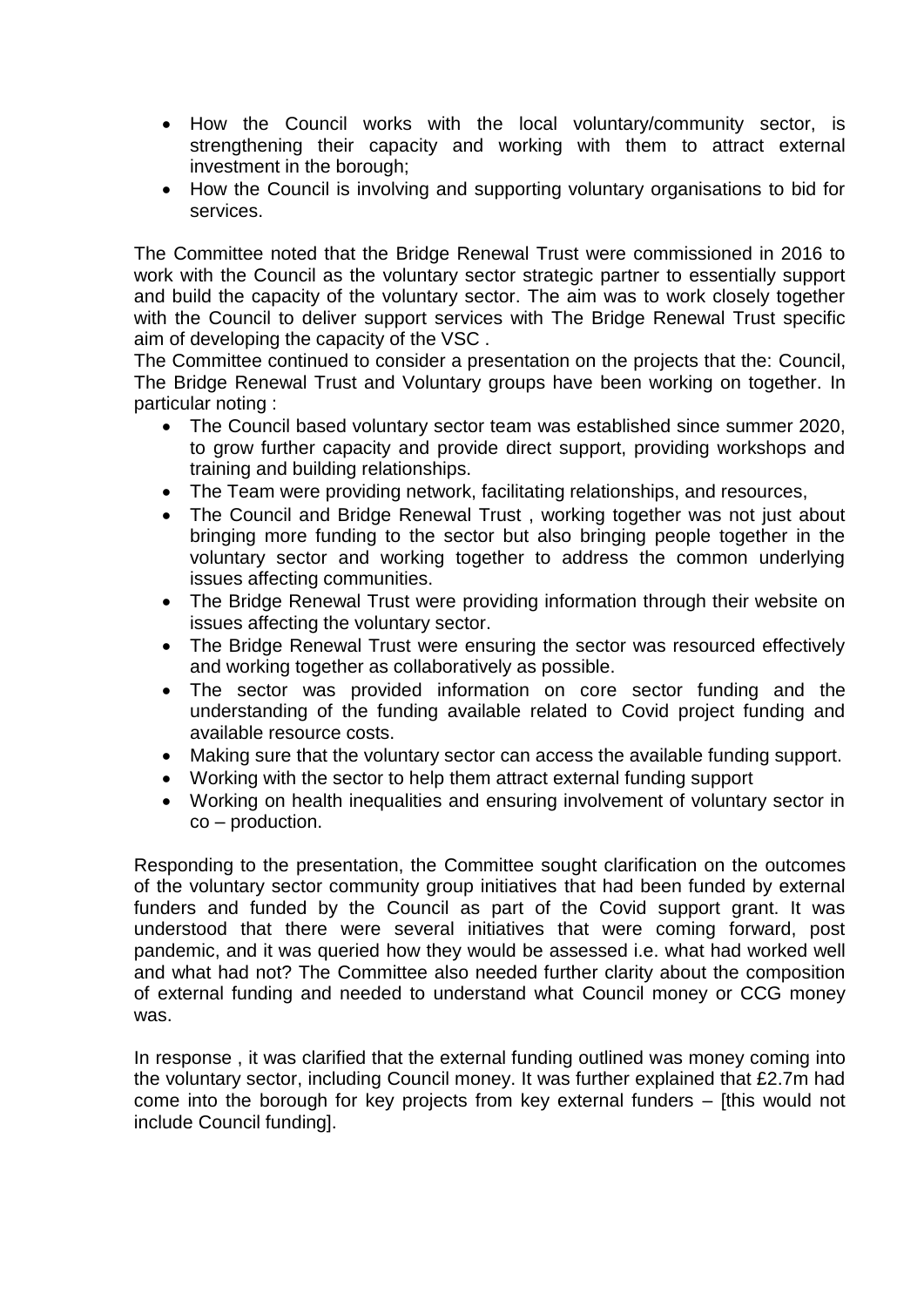It was recognised that an outcome to the Council Covid grant support was that it had helped keep voluntary sector organisations keep afloat, maintaining support to communities. Some organisations were small and would likely not have the capacity to measure and demonstrate outcomes. However, the Bridge Renewal Trust was reviewing the current state of the voluntary sector and would look at supporting smaller organisations demonstrate outcomes.

The Chief Executive of the Bridge Renewal Trust continued to respond on the projects that had been funded in the last year such as supporting more stronger safer communities, building mental health support, and supporting youth projects. The Director for Adults and Health added that the Council and Bridge Renewal Trust were increasingly looking at themes of food and digital networks where organisations could work together and it was felt that this was sustainable approach.

It was noted that the Council were aiming to support grass root organisations and this would be through specific themes. These would be developed through the new Voluntary Sector Community Strategy working strategically in terms of funding deployment.

In relation to the Council funded Covid support grant, there had been ongoing engagement on the outcome of this initiative and the Council had seen an impact in terms of supporting voluntary sector groups in Haringey become sustainable. Also, during the last year, the Voluntary Sector Team had seen an increase in external funders wanting to cover core infrastructure costs of voluntary organisations and this was a welcome shift.

Responding to a further follow up query from the Committee on providing an Indication of which grassroots organisations were getting funding and then considering outcomes , in terms of the funding input, there was a more detailed finance report that could be provided and sent to the Committee in writing.

## **29. CABINET MEMBER QUESTIONS - CABINET MEMBER FOR CUSTOMER SERVICE, WELFARE AND THE PUBLIC REALM**

Cllr Chandwani, The Cabinet Member for Customer Service, Welfare, and the Public Realm attended the meeting to respond to questions on the Customer Service and welfare part of her portfolio. The Cabinet Member provided a brief update to provide some context and background. The following key information was noted:

- The vision for Customer Services was for the Council to be able to serve people in the way they want and way that they need. This was through effective use of resources in a multi-faceted way, ensuring accessible services for those in need and everyone else served in a different but accessible way.
- Ensuring services connect strategically which also requires getting the atomisation right so the Council can help people most in need whilst ensuring that day to day contact and interaction is as efficient as possible.
- Customer services supports 17 Council services and does not answer phone calls for all Council services.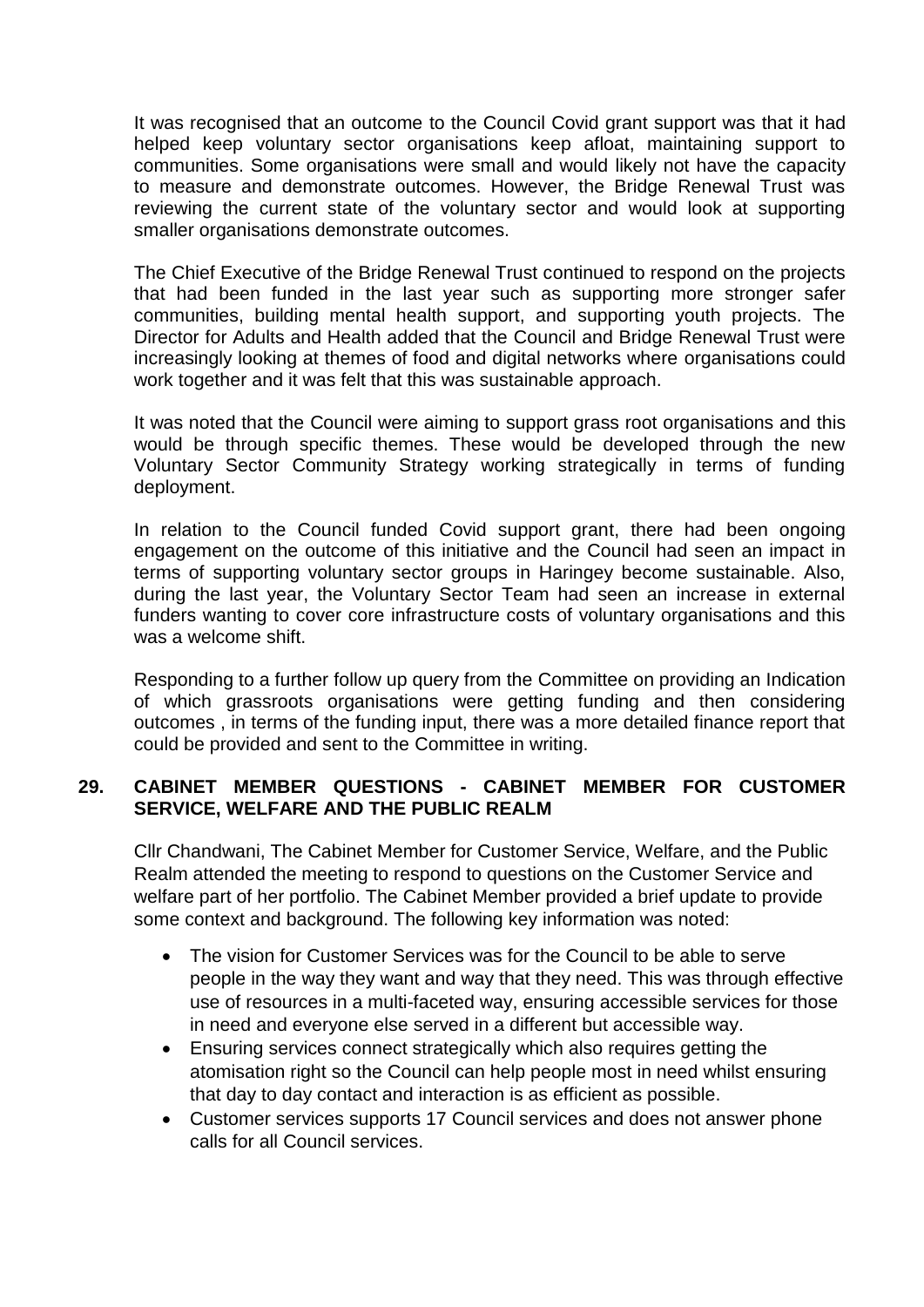• There were varied and complex contacts with the Council ranging from planning enquiries, Council tax enquiries and parking fines .

 The logo of the Council was important for setting out the identity of the Council. There was a need to be clear on the brand and what this means to everyone. There had been a lot of work over the last year to create new support structure including:

- $\triangleright$  The Haringey Here To Help [ welfare scheme] which was one place to find information on welfare support.
- $\triangleright$  Haringey Support Fund which residents can get information on access to the Discretionary Housing Payments policy and Council Tax Reduction Scheme
- $\triangleright$  Debt Partnership Board This includes several partners and stakeholders who work together to support as much as possible the residents that are likely to face severe hardship.

## Committee discussion included:

The new IT system for parking permits which was useful as accessible online and worked well for people that have basic IT literacy. It was acknowledged by the Committee that new systems will have discrepancies which need to be resolved once starting to be used. There was a question on how quickly these discrepancies can be resolved with the contractor when they become apparent. In response, the Cabinet Member outlined resources to provide basic services and the previous identified need to invest the money in IT element of Parking services. In taking this service forward online, there was a good baseline of information on demand for parking permits and on this basis, the service had done well. The service had worked on the basis on 20% of customers needing assistance but this figure currently stood at 35%. The services had identified simple issues to fix which would improve this figure. There was a frustration that limit on parking permits being issued and this issue as well as others was being managed through the Customer Services Programme board as this involved four services, under different directorates. Therefore, it was important to note that an identified issue with the system could belong to a different service area or provider. For example, the number of permits being issued would be an issue to resolve with Civica.

The Cabinet Member invited Councillors to forward her issues that were being experienced with the new Parking permit system and she would pass these to the Programme board to take these forward. It was recognised that potentially more issues could have been identified by more 'working in person' with a customer to track their customer journey but this was not possible over the year with the working from home requirements of the government and safety of staff. It was noted that , prior to the implementation of the parking system, staff were manually distributing permits and this also meant that customers were queuing up for parking permits and taking up time of customer services staff who could be helping more residents in greater need. Once these issues were resolved, this system was expected to be smooth running.

There was a question on support to residents that have had a cuts to their Universal Credit payment. In response, it was noted that there were large group of people, a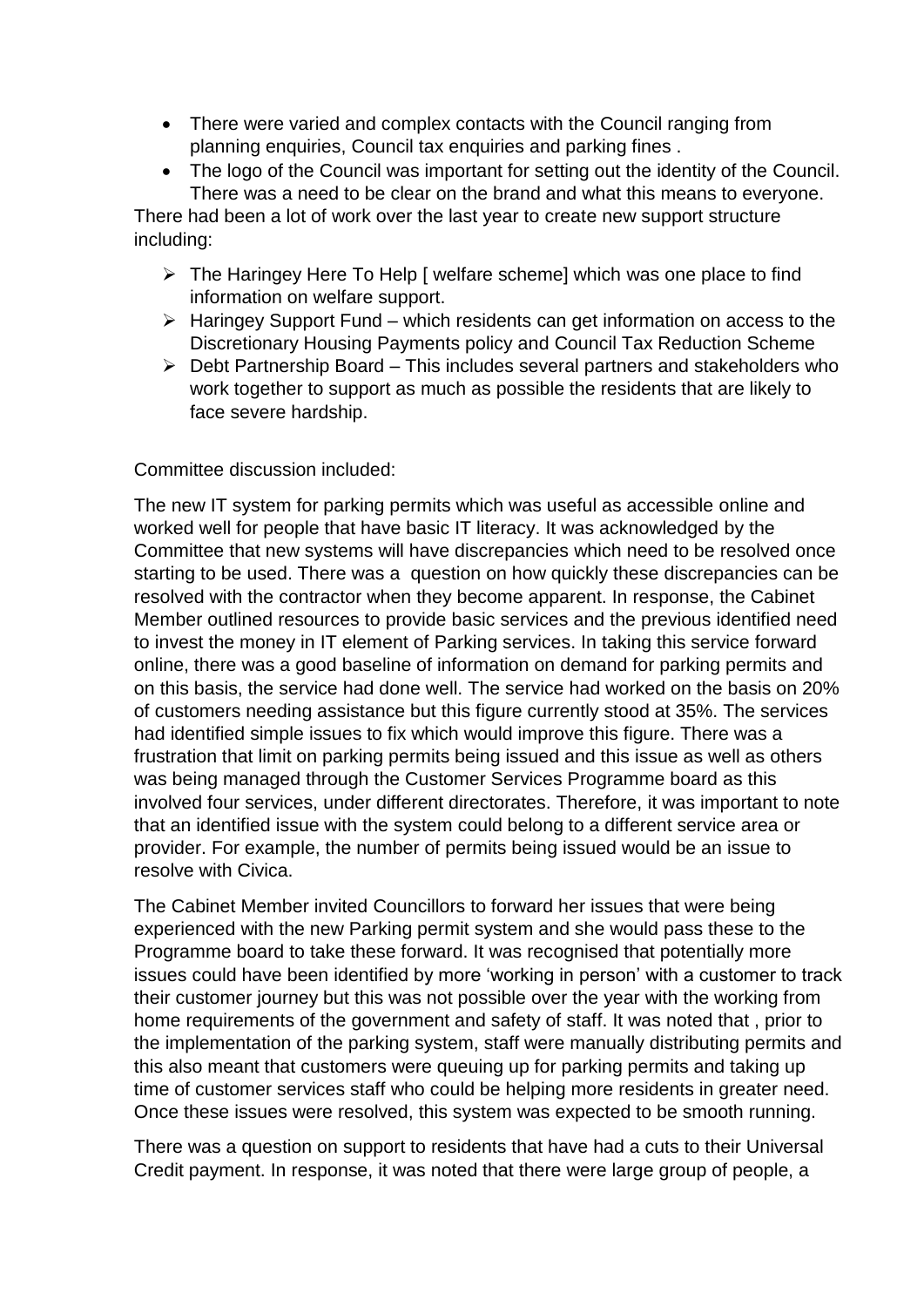majority who were disabled residents, that did not receive the previous £20 increase and this was currently being challenged in a High Court case. The Cabinet Member underlined that the previously provided £20 increase was not a bonus, as badged by the government, but a necessary increase which should have been given to respond to inflation and previous year's standstill in increase of benefit. Noted that there were 41000 residents in Haringey claiming Universal Credit and each had lost £1000 over the year. It was noted that there were 17000 residents eligible for the Universal Credit earnings taper. The Cabinet Member advised that those residents eligible for an earnings taper payment would have likely only received £2 to £3 a week. She advised that the Council were always clear that the most damaging effect, going forward in the coming years for residents would be the cost of living. In readiness, the Council had instigated the Haringey Support Fund where residents can apply for one off emergencies. So far since this scheme had been in place from 1<sup>st</sup> of April, there have been 800 applications. The applications had been for help to purchase necessary white goods and buying cooker to help with daily living requirements. The Council were exploring how to ensure that young parents are aware of this scheme and can apply to the Council for support. Noted that there had been requests for help with fuel costs and food costs.

The Cabinet Member outlined that the Council Tax Reduction Scheme improvements had allowed 6000 families to access the scheme. The proposed updated scheme was currently being consulted on. Improvements aimed for were making it an automatic right for a resident on the right level of universal credit to be exempt from Council tax payment requirements. This was in line with the priority of making the Council tax scheme more accessible . The Council also now have information from DWP where a resident is exempt from Council tax and are applying for this rather than awaiting the resident complete the application form.

Further information was provided on the Discretionary Housing Payment scheme[ DHP] which helps people with rent arears or helps them to move to a cheaper rented property. There were now a financial support team of 4 officers who will support the residents accessing this scheme and may have debt problems. They will help with relevant applications for benefits that are needed.

The Committee noted that there are two benefit maximisation officers that residents can access and talk through what they are eligible for. The Council was not relying on marketing and looking closely and policy and practice data , to see the income of households and completing targeted work with people that we find on the data base to ensure that they know and understand the benefits to apply for or help them do this.

There was a question about the 'Digital Together' programme and including voluntary groups in this data sharing work in the community. In response, it was noted that there was a need to explore and discuss with officers the wider reach of this programme. There was also a need to understand and investigate partners use of technology or interface with this.

In response to a question on the Debt Management team working with law centres in the area and getting financial assistance, the Debt Partnership Board included Haringey Law Centre, Citizen's Advice Bureau, and Housing Associations. The aim of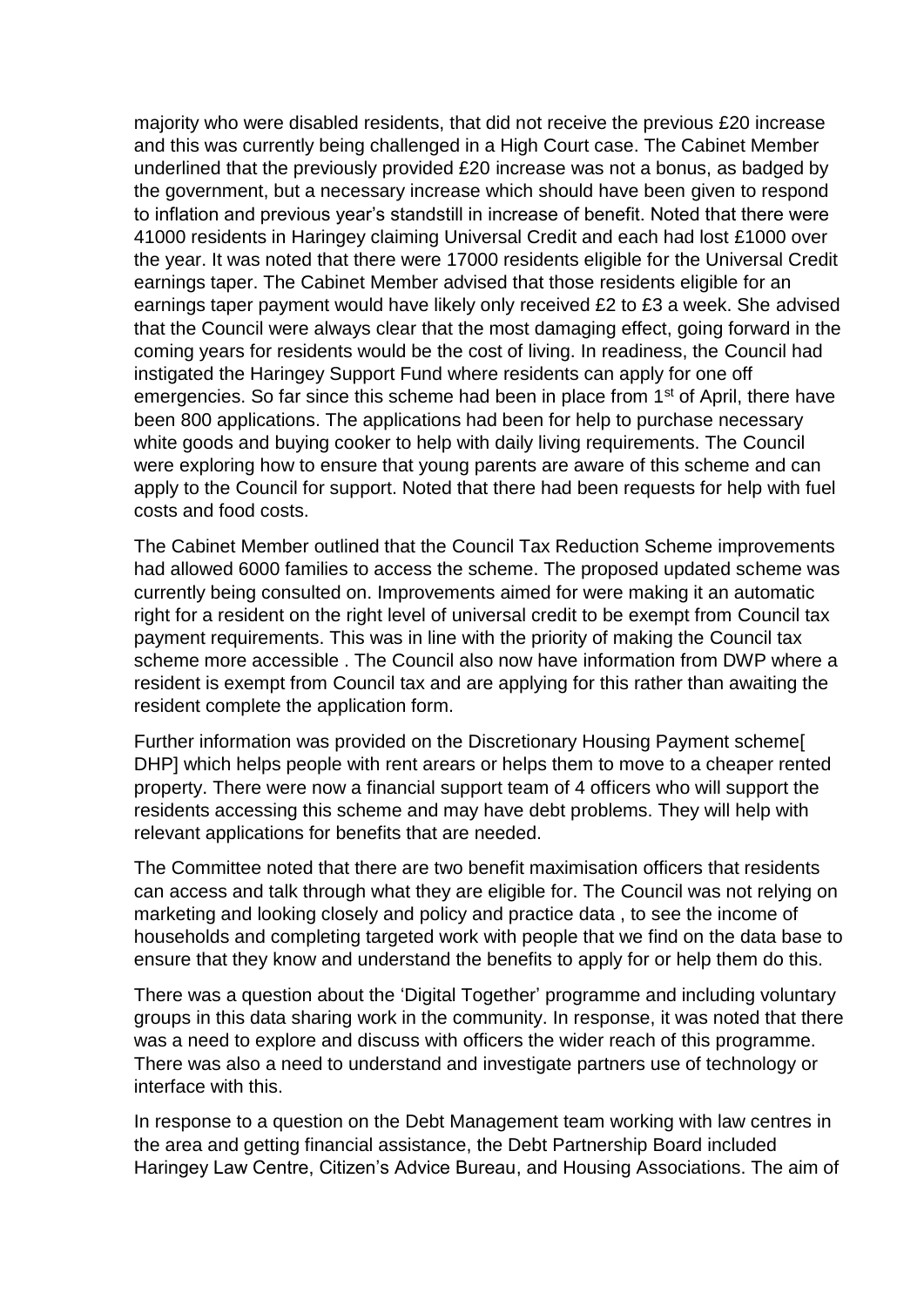this Board was: ensuring partners and stakeholders work together , are not working in silos but in a team mentality, acting as critical friends, with the overall aim of protecting residents and building resilience. Board Members were accepting working together to meets the needs of residents.

There was a question about directing money raised from CPZ's for street safety. In response noted that there were several ring- fenced funding pots for highways and road safety. The funding for road safety and CPZ's was from different budgets. The Committee noted that the parking income was protected by the Road Traffic Act 1974 and could only be used for infrastructure. Noted that the first tier of priority of spend was concessionary travel and most of the parking income funded Freedom passes with the Council paying for any shortfall.

The Cabinet Member continued to respond outlining that the Mayor of London has a Vision Zero , which will mean a zero-accident rate in London by 2040.The Council had received some LIP money from TFL for this. Noted that TfL had structured the funding and would only give money for serious accidents or death caused by an accident. The Cabinet Member spoke about a road in her ward, Belmont road, which had 17 near misses and had had road humps added. She was not content with the funding situation and had proposed a £8m capital bid for this area be included in the budget for consideration at the full Council in March. In the meantime, the Council' Transport engineers were compiling information on accident hotspots as where an accident takes place is loaded to the Met database which is accessed by the Council. Consideration would also be given to specific areas that needed to be as safe as possible such as roads near schools, doctors' surgeries and where there was a high footfall. Also including roads that need to be safe for walking and cycling too.

The Cabinet Member for Customer Services, Welfare and Public Realm was thanked for her attendance and information shared.

## **30. COMPLAINTS ANNUAL REPORT**

The Committee considered this annual report which summarised Member Enquiries, complaints, Ombudsman caseload and FOI activity alongside performance from the 1 April 2020 to 31 March 2021.

The following information was noted in the discussion of the report.

The Council had the most complaints to be upheld by the Local Government Ombudsman in comparison to neighbouring boroughs. Understanding was sought on the potential reasons for this and queries about whether this was a failure to properly address the complaint, initially, leading to an escalation to the Local Government Ombudsman. Understanding was further sought on the actions being taken to improve this situation.

In response, The Customer Experience Manager outlined the experience he was bringing to the organisation , since his recent move to the Council. This included: the complaints team now looking at the initial response ahead of the deadline and so that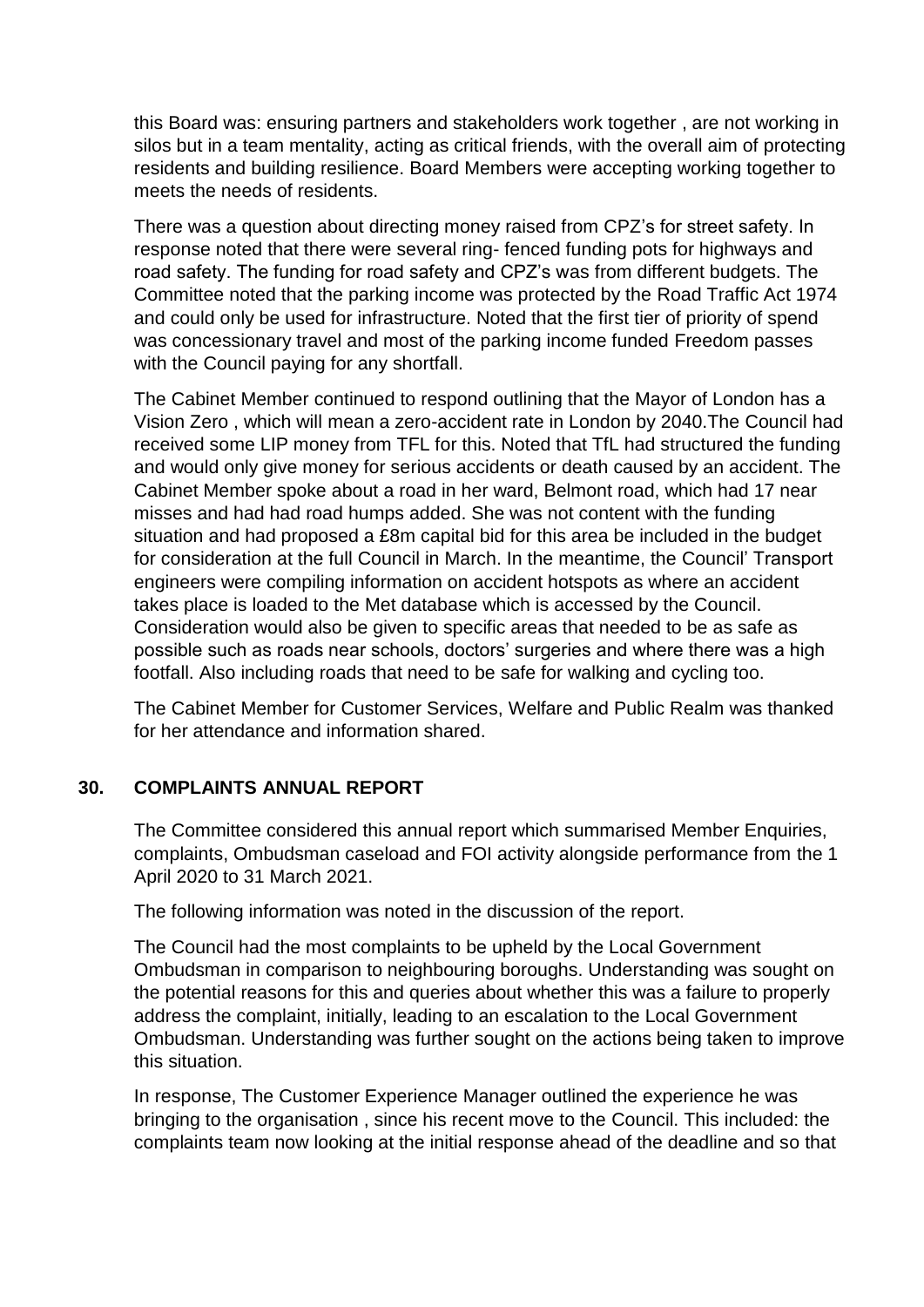they can liaise with the staff and offer a different point of view, providing training to staff responding to complaints, on the basics and responses .

The Customer Experience Manager had reviewed some initial responses to complaints and in some responses, officers were using very technical jargon and not responding to the heart of the matter in the complaint and was tailoring his advice to respond to this need. He was also considering stage 2 complaints and noted that some were not treating the individual's concern and would provide guidance on this.

The Committee noted that the Customer Experience Manager was encouraging officers to use Complaints team as an advisory service. He was also encouraging peer reading so some stage one responses could be more accurate, addressing the crux of the complaint. At stage two complaints he was asking officers to speak more to the customer, pick up the phone and clarify the issues and consider a resolution over the phone.

The Customer Experience Manager was reaching out to all directorates to discuss the number of complaints that they were receiving and helping to identify any trends. He expressed that complaints which were not upheld provided valuable information for the Council on improving the customer experience where needed.

Further improvements outlined, were a new corporate email inbox for Local Government Ombudsman correspondence, ensuring the Council will respond on time to requests for information.

With regards to senior officer oversight of complaint responses, there were 6 investigation officers for level 2 complaints and they liaised heavily with senior team leaders of the services being complained about.

The Committee referred to the public interest report at page 72 and questioned if training of staff would have the required impact and whether an independent review was needed. In response, the Head of Customer Experience and Operations advised that previous training was adhoc and rudimentary. The current training was targeting every responding officer in the Council ,regardless of their level of seniority with a real emphasis on the quality and a resolution. The customer experience team would continue to monitor responses and raise with directors any issues also monitoring lessons learned from ombudsman reviews. It was hoped that the new interventions would show positive outcomes.

There were also comments made on tackling complaints that were spanning a longer period for response and the Cabinet Member for Customer services, Welfare and Public realm briefly remarked that the Complaints team were setting out how they are trying to improve the process for complaints but ultimately the Council needed to be collectively striving to reach a situation where there were no complaints. She highlighted that questions should be directed on how to deliver good services to avoid complaints. This needed to be a collective whole Council approach and was not reliant on one team in charge of processing complaints. The direction of questions should be to the service heads of the 27 complaints that have reached the Local Government ombudsman stage and actions put in place to avoid the situation occurring. She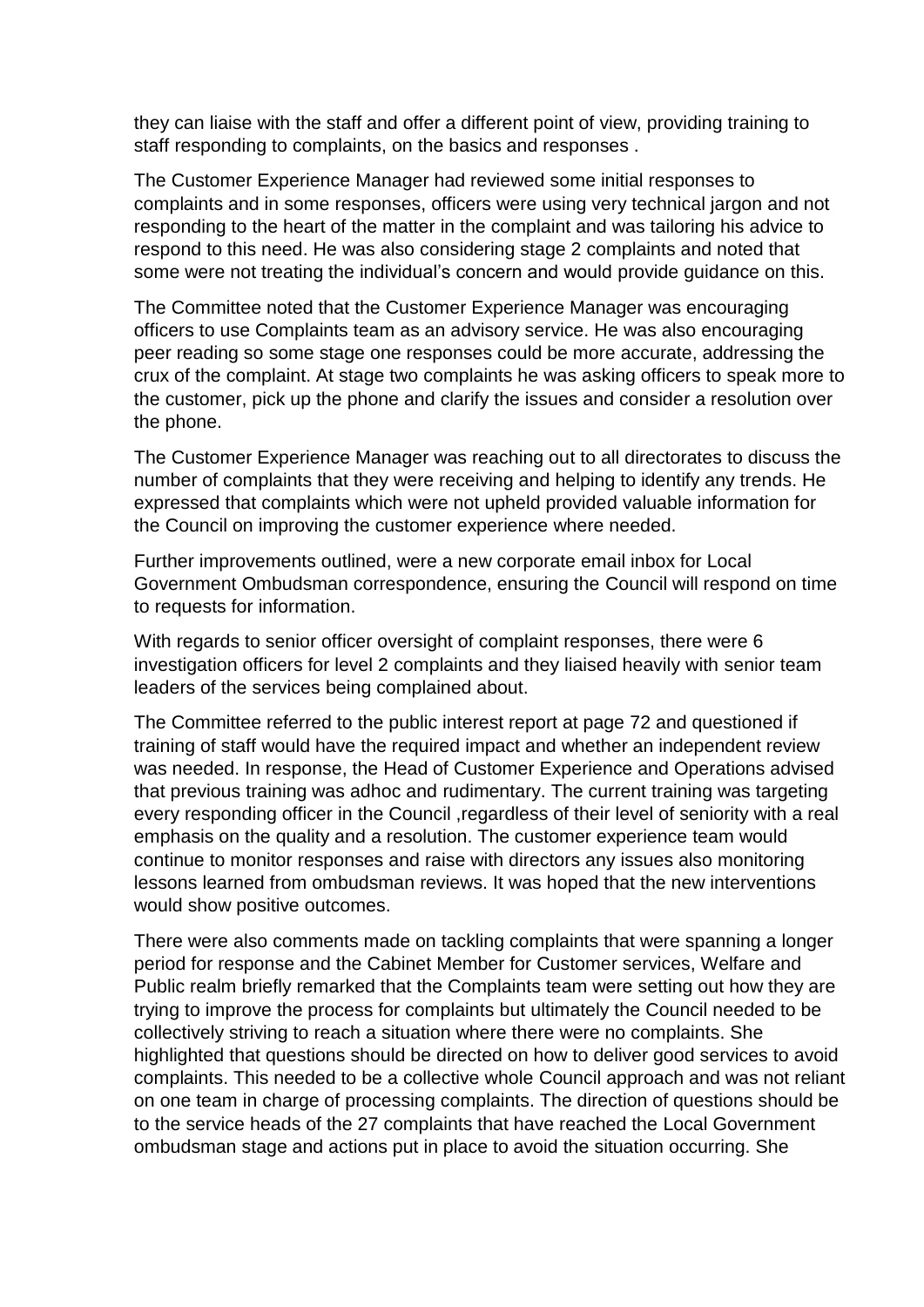recommended that the focus should not be on the admin of complaints but focus on service quality.

Chair took on board the comments and agreed thinking creatively about consideration of the report in future years to ensure focus on this.

### **RESOLVED**

To note the report.

## **31. PERFORMANCE UPDATE - Q2**

The Overview and Scrutiny Committee noted the high-level progress made against the delivery of the strategic priorities and targets in the Borough Plan as at the end of September 2021 detailed in the report.

Agreed that any further queries on the performance information be sent to the Democratic Services and Scrutiny Manager for distribution to services for a response.

### **32. SCRUTINY REVIEW - HARINGEY FAMILY OF SCHOOLS**

The Committee noted that the Scrutiny review of the Haringey Family of Schools considered the relationship between the school and academies and sought approval to the Scrutiny Review and the recommendations set out.

#### **RESOLVED**

To approve the report and its recommendations and that it be submitted to Cabinet for response.

#### **33. WORK PROGRAMME UPDATE**

#### **RESOLVED**

- 1. To note the current work programmes for the main Committee and Scrutiny Panels set out at Appendix A, noting that consideration will be given to moving the items listed for the budget scrutiny meetings in January.
- 2. To agree the Committee and Panels' proposed Scrutiny Review Projects set out at Appendix B, C ,D and E and the submission timescales required in order to finish the reviews by the end of the municipal year.

#### **34. NEW ITEMS OF URGENT BUSINESS**

None

#### **35. FUTURE MEETINGS**

13th Jan 2022